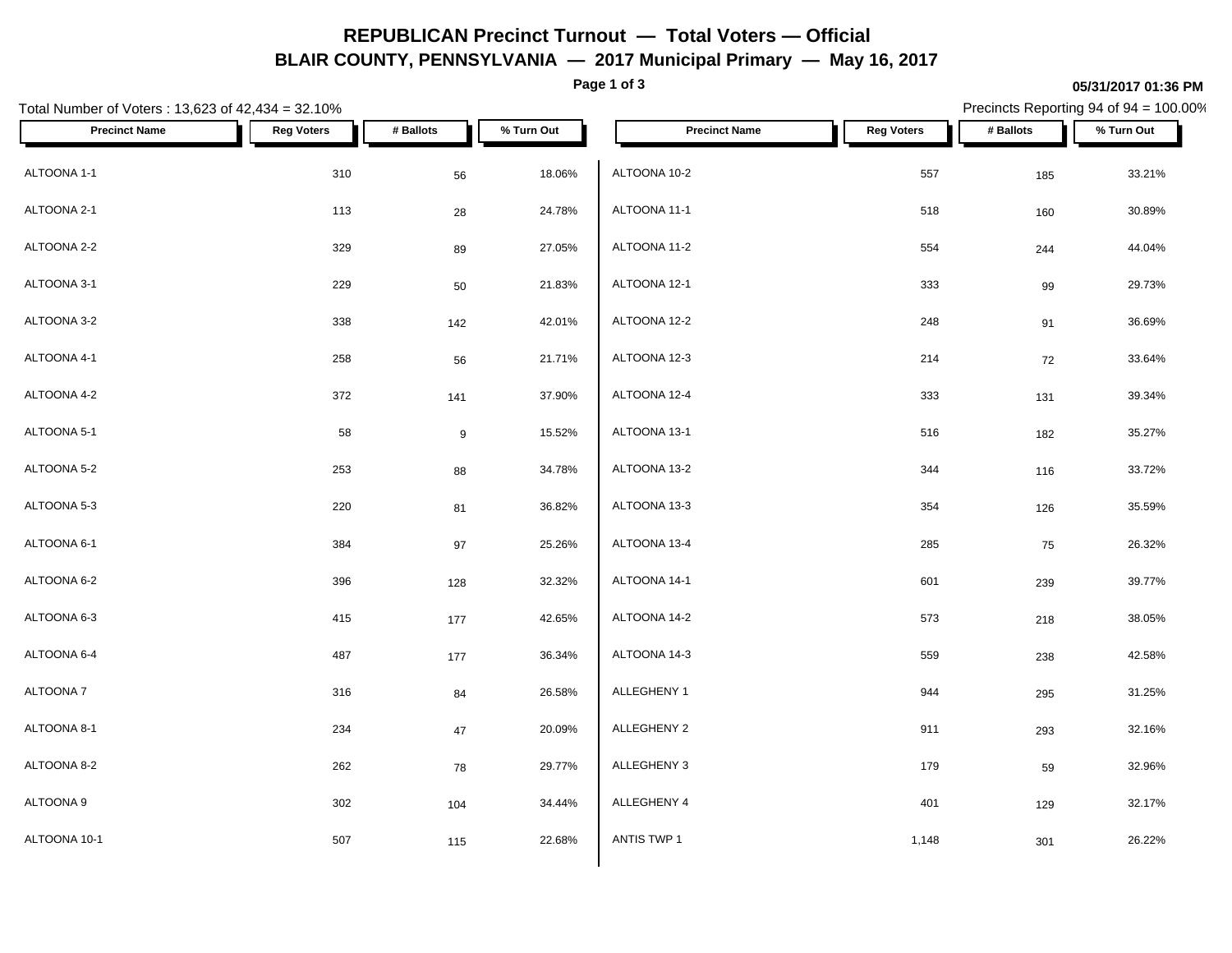# **REPUBLICAN Precinct Turnout — Total Voters — Official BLAIR COUNTY, PENNSYLVANIA — 2017 Municipal Primary — May 16, 2017**

**Page 2 of 3**

#### **05/31/2017 01:36 PM**

Precincts Reporting 94 of 94 = 100.00%

| Total Number of Voters: 13,623 of 42,434 = 32.10% |                   |           |            |                        | Precincts Reporting 94 of 94 = 100.00% |           |            |
|---------------------------------------------------|-------------------|-----------|------------|------------------------|----------------------------------------|-----------|------------|
| <b>Precinct Name</b>                              | <b>Reg Voters</b> | # Ballots | % Turn Out | <b>Precinct Name</b>   | <b>Reg Voters</b>                      | # Ballots | % Turn Out |
| ANTIS TWP 2                                       | 697               | 178       | 25.54%     | HOLLIDAYSBURG 2        | 288                                    | 145       | 50.35%     |
| ANTIS TWP 3                                       | 836               | 179       | 21.41%     | <b>HOLLIDAYSBURG 3</b> | 300                                    | 108       | 36.00%     |
| BELLWOOD BORO                                     | 640               | 107       | 16.72%     | HOLLIDAYSBURG 4        | 359                                    | 161       | 44.85%     |
| <b>BLAIR TWP 1</b>                                | 708               | 236       | 33.33%     | HOLLIDAYSBURG 5        | 322                                    | 150       | 46.58%     |
| <b>BLAIR TWP 2</b>                                | 740               | 219       | 29.59%     | HOLLIDAYSBURG 6        | 291                                    | 100       | 34.36%     |
| <b>BLAIR TWP 3</b>                                | $\mathbf 0$       | 174       | 0.00%      | <b>HOLLIDAYSBURG 7</b> | 320                                    | 142       | 44.38%     |
| <b>CATHARINE TWP</b>                              | 336               | 93        | 27.68%     | <b>HUSTON TWP</b>      | 592                                    | 162       | 27.36%     |
| <b>DUNCANSVILLE</b>                               | 477               | 197       | 41.30%     | <b>JUNIATA TWP</b>     | 487                                    | 168       | 34.50%     |
| FRANKSTOWN TWP1                                   | 776               | 218       | 28.09%     | LOGAN TWP 1            | 766                                    | 269       | 35.12%     |
| FRANKSTOWN TWP2                                   | 715               | 234       | 32.73%     | LOGAN TWP 2            | 872                                    | 299       | 34.29%     |
| <b>FRANKSTOWN TWP3</b>                            | 841               | 290       | 34.48%     | LOGAN TWP 3            | 471                                    | 188       | 39.92%     |
| FRANKSTOWN TWP4                                   | 527               | 145       | 27.51%     | LOGAN TWP 4            | 654                                    | 187       | 28.59%     |
| <b>FRANKSTOWN TWP5</b>                            | 293               | 227       | 77.47%     | LOGAN TWP 5            | 676                                    | 228       | 33.73%     |
| FREEDOM TWP 1                                     | 439               | 138       | 31.44%     | LOGAN TWP 6            | 861                                    | 235       | 27.29%     |
| FREEDOM TWP 2                                     | 848               | 264       | 31.13%     | LOGAN TWP 7            | 298                                    | 112       | 37.58%     |
| <b>GREENFIELD TWP1</b>                            | 553               | 181       | 32.73%     | <b>MARTINSBURG 1</b>   | 394                                    | 164       | 41.62%     |
| <b>GREENFIELD TWP2</b>                            | 68                | 22        | 32.35%     | <b>MARTINSBURG 2</b>   | 501                                    | 167       | 33.33%     |
| <b>GREENFIELD TWP3</b>                            | 658               | 180       | 27.36%     | NEWRY BORO             | 54                                     | 19        | 35.19%     |
| <b>HOLLIDAYSBURG 1</b>                            | 232               | 78        | 33.62%     | NORTH WOODBURY         | 1,167                                  | 353       | 30.25%     |
|                                                   |                   |           |            |                        |                                        |           |            |